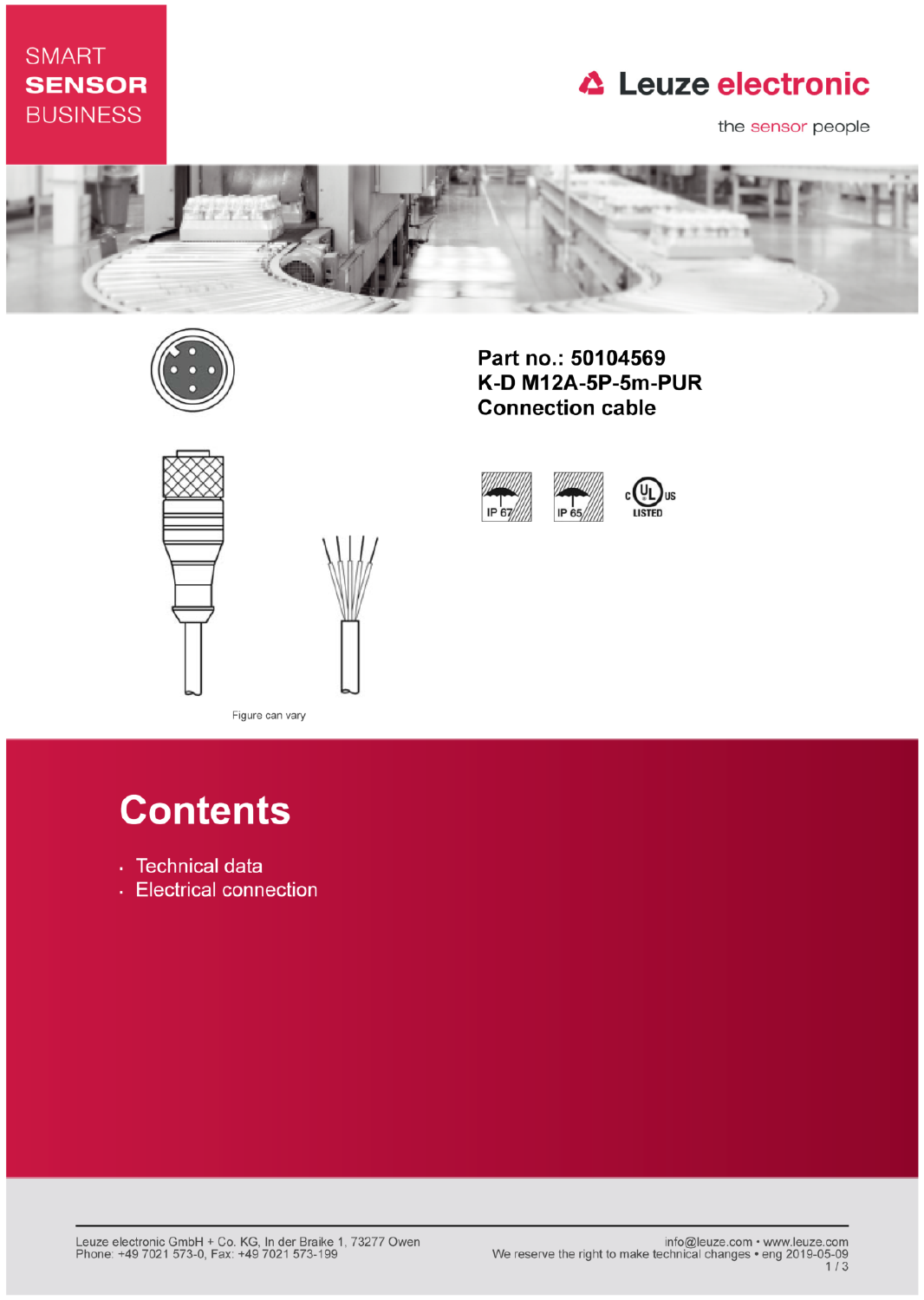### Part no.: 50104569 – K-D M12A-5P-5m-PUR – Connection cable

#### **Technical data**

| <b>Electrical data</b>                         |                                                                                                                                                                                                                            |
|------------------------------------------------|----------------------------------------------------------------------------------------------------------------------------------------------------------------------------------------------------------------------------|
| <b>Performance data</b>                        |                                                                                                                                                                                                                            |
| Operating voltage                              | Max. 125 V AC/DC                                                                                                                                                                                                           |
|                                                |                                                                                                                                                                                                                            |
| <b>Connection</b>                              |                                                                                                                                                                                                                            |
| <b>Connection 1</b>                            |                                                                                                                                                                                                                            |
| Type of connection                             | Connector                                                                                                                                                                                                                  |
| Thread size                                    | M <sub>12</sub>                                                                                                                                                                                                            |
| <b>Type</b>                                    | Female                                                                                                                                                                                                                     |
| Handle body material                           | <b>PUR</b>                                                                                                                                                                                                                 |
| No. of pins                                    | 5-pin                                                                                                                                                                                                                      |
| Encoding                                       | A-coded                                                                                                                                                                                                                    |
| Design                                         | Axial                                                                                                                                                                                                                      |
| Lock                                           | Screw fitting, nickel-plated diecast zinc, recommended torque 0.6<br>Nm, self-locking                                                                                                                                      |
| <b>Connection 2</b>                            |                                                                                                                                                                                                                            |
| Type of connection                             | Open end                                                                                                                                                                                                                   |
| <b>Cable properties</b>                        |                                                                                                                                                                                                                            |
| Number of conductors                           | 5 Piece(s)                                                                                                                                                                                                                 |
| Wire cross section                             | $0.34 \, \text{mm}^2$                                                                                                                                                                                                      |
| <b>AWG</b>                                     | 22                                                                                                                                                                                                                         |
| Sheathing color                                | <b>Black</b>                                                                                                                                                                                                               |
| Shielded                                       | No                                                                                                                                                                                                                         |
| Silicone-free                                  | Yes                                                                                                                                                                                                                        |
| Cable design                                   | Connection cable (open on one end)                                                                                                                                                                                         |
| Cable diameter (external)                      | 5 <sub>mm</sub>                                                                                                                                                                                                            |
| Cable length                                   | 5,000 mm                                                                                                                                                                                                                   |
| Sheathing material                             | <b>PUR</b>                                                                                                                                                                                                                 |
| Wire insulation                                | PP                                                                                                                                                                                                                         |
| Traverse rate                                  | Max. 3.3 m/s with horiz. traverse path of 5m and and max. accelera-<br>tion of $5m/s^2$                                                                                                                                    |
| Suitability for drag chains                    | Yes                                                                                                                                                                                                                        |
| Properties of the outer sheathing              | Free of CFC, cadmium, silicone, halogen and lead, matt, low-<br>adhesion, abrasion-resistant, easily machine-processable                                                                                                   |
| Resistance of the outer sheathing              | Hydrolysis and microbe resistant, good oil, gasoline and chemical<br>resistance in accordance with VDE 0472 part 803 test B, flame re-<br>tardant in accordance with UL 1581 VW1 / CSA FT1 / IEC 60332-1,<br>IEC 60332-2-2 |
| Torsion suitability                            | ±180° / m (max. 2 mio. cycles with 35 cycles / min)                                                                                                                                                                        |
|                                                |                                                                                                                                                                                                                            |
| <b>Mechanical data</b>                         |                                                                                                                                                                                                                            |
| Bending cycles                                 | 5,000,000 Piece(s)                                                                                                                                                                                                         |
| Bending radius, flexible laying, min.          | Min. 10 x cable diameter                                                                                                                                                                                                   |
| Bending radius, stationary laying, min.        | Min. 5 x cable diameter                                                                                                                                                                                                    |
|                                                |                                                                                                                                                                                                                            |
| <b>Environmental data</b>                      |                                                                                                                                                                                                                            |
| Ambient temperature, operation, flexible use   | -25  80 °C                                                                                                                                                                                                                 |
| Ambient temperature, operation, stationary use | -40  80 °C                                                                                                                                                                                                                 |
|                                                |                                                                                                                                                                                                                            |